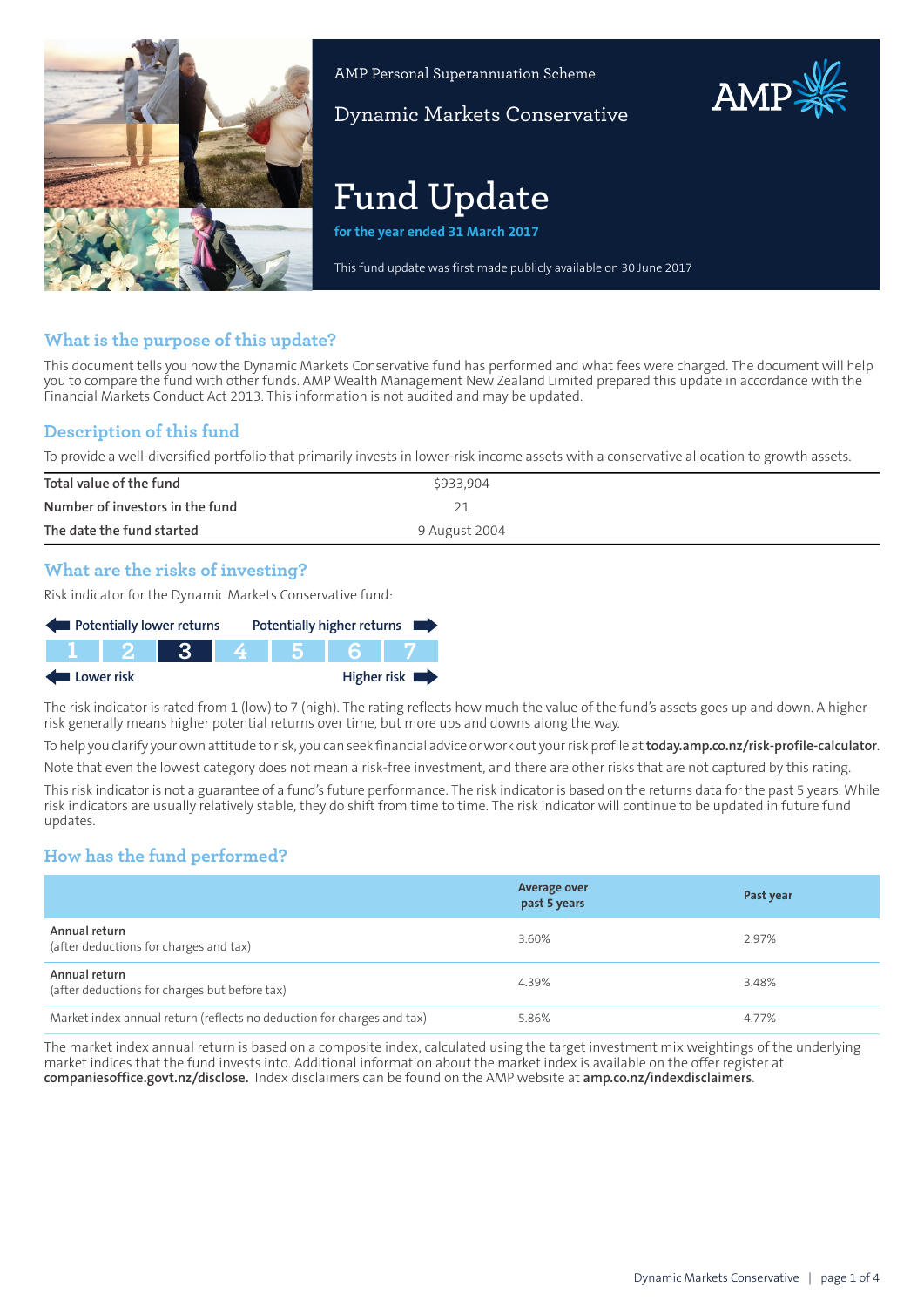#### **Annual return graph**



This shows the return after fund charges and tax for each of the last 10 years ending 31 March. The last bar shows the average annual return for the last 10 years, up to 31 March 2017.

**Important:** This does not tell you how the fund will perform in the future.

#### **What fees are investors charged?**

Investors in the Dynamic Markets Conservative fund are charged fund charges. In the year to 31 March 2017 these were:

|                                             | % net asset value                                                        |
|---------------------------------------------|--------------------------------------------------------------------------|
| Total fund charges                          | 1.90%                                                                    |
| Which are made up of -                      |                                                                          |
| Total management and administration charges | 1.90%                                                                    |
| Including -                                 |                                                                          |
| Manager's basic fee                         | 1.55%                                                                    |
| Other management and administration charges | 0.35%                                                                    |
| Total performance-based fees                | $0.00\%$                                                                 |
| <b>Other charges</b>                        | Dollar amount per investor or description<br>of how charge is calculated |
| <b>NIL</b>                                  |                                                                          |

Investors may also be charged individual action fees for specific actions or decisions (for example, for withdrawing from or switching funds). Small differences in fees and charges can have a big impact on your investment over the long term.

#### **Example of how this applies to an investor**

Craig had \$10,000 in the fund at the start of the year and did not make any further contributions. At the end of the year, Craig received a return after fund charges were deducted of \$297.00 (that is 2.97% of his initial \$10,000). Craig also paid \$0.00 in other charges. This gives Craig a total return after tax of \$297.00 for the year.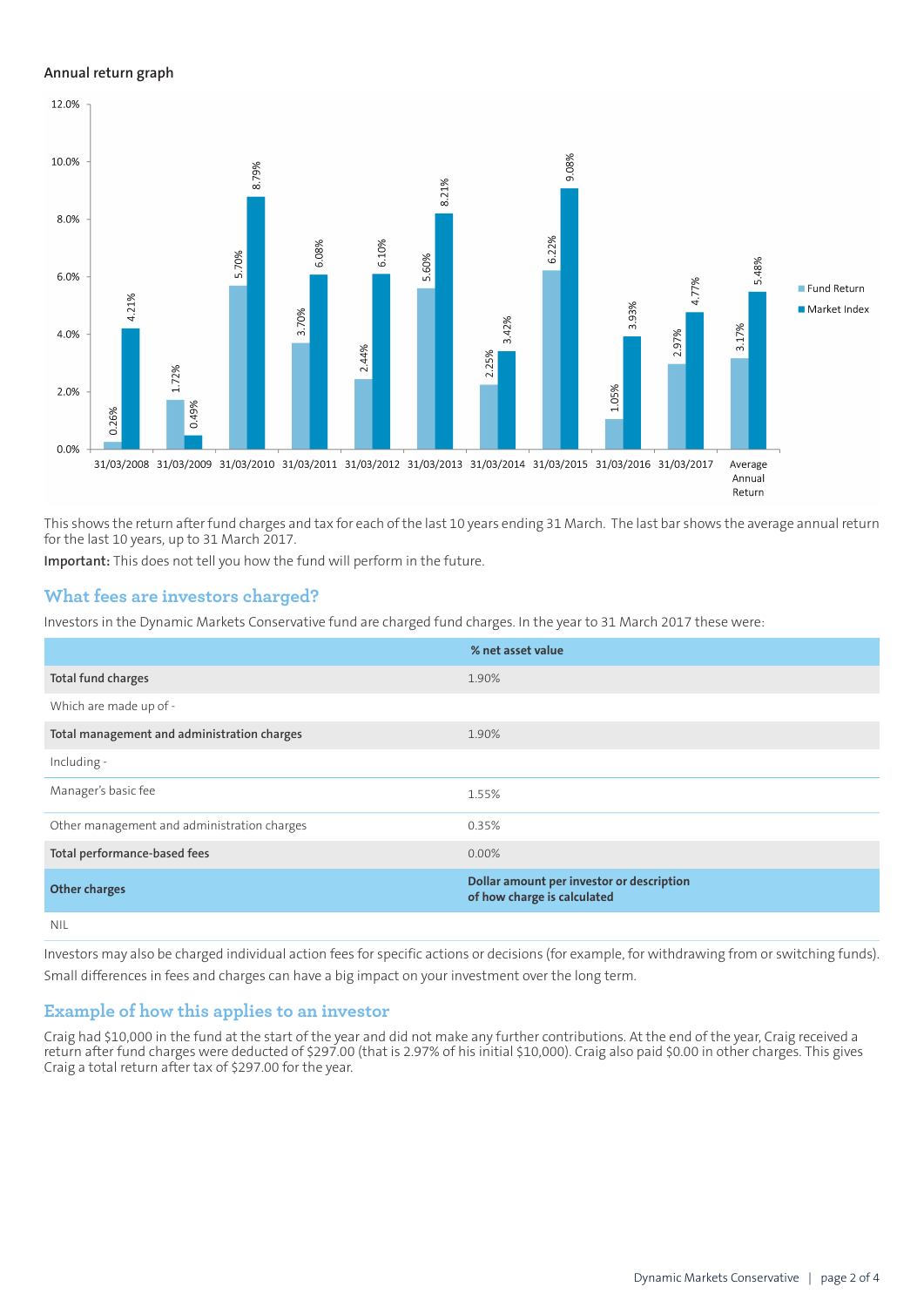## **What does the fund invest in?**

## **Actual investment mix<sup>1</sup>**

This shows the types of assets that the fund invests in.



#### **Target investment mix**

This shows the mix of assets that the fund generally intends to invest in.

| <b>Asset Type</b>            | <b>Allocation</b> |
|------------------------------|-------------------|
| Cash and cash equivalents    | 23.00%            |
| New Zealand fixed interest   | 25.00%            |
| International fixed interest | 28.00%            |
| Australasian equities        | 6.00%             |
| International equities       | 13.00%            |
| Listed property              | 2.50%             |
| Unlisted property            | 0.00%             |
| Commodities                  | 0.00%             |
| Other*                       | 2.50%             |
|                              |                   |

\*Other consists of alternative assets (2.50%)

## **Top 10 investments<sup>1</sup>**

|    | <b>Name</b>                                             | Percentage<br>of fund<br>net assets | <b>Asset Type</b>          | Country     | <b>Credit rating</b><br>(if applicable) |
|----|---------------------------------------------------------|-------------------------------------|----------------------------|-------------|-----------------------------------------|
| 1  | Call Account (Westpac Banking Corporation Advance Acct) | 11.12%                              | Cash and cash equivalents  | New Zealand | $A-1+$                                  |
| 2  | Call Account (ANZ 32 Day Constant Maturity Date)        | 5.13%                               | Cash and cash equivalents  | New Zealand | $A - 1 +$                               |
| 3  | New Zealand Government bond maturing 15 Apr 23          | 2.87%                               | New Zealand fixed interest | New Zealand | $AA+$                                   |
| 4  | Call Account (Rabobank Advance Account NZD)             | 2.75%                               | Cash and cash equivalents  | New Zealand | $A-1$                                   |
| 5  | New Zealand Government bond maturing 15 Apr 27          | 2.35%                               | New Zealand fixed interest | New Zealand | $AA+$                                   |
| 6  | New Zealand Government bond maturing 15 May 21          | 1.81%                               | New Zealand fixed interest | New Zealand | $AA+$                                   |
|    | ASB Bank Ltd note maturing 22 Dec 17                    | 1.65%                               | Cash and cash equivalents  | New Zealand | AA-                                     |
| 8  | ASB Bank Ltd note maturing 01 Sep 17                    | 1.59%                               | New Zealand fixed interest | New Zealand | AA-                                     |
| 9  | Orbis Global Equity LE Fund                             | 1.48%                               | International equities     | Australia   | N/A                                     |
| 10 | New Zealand Government bond maturing 14 Apr 33          | 1.44%                               | New Zealand fixed interest | New Zealand | $AA+$                                   |
|    |                                                         |                                     |                            |             |                                         |

The top 10 investments make up 32.19% of the fund.